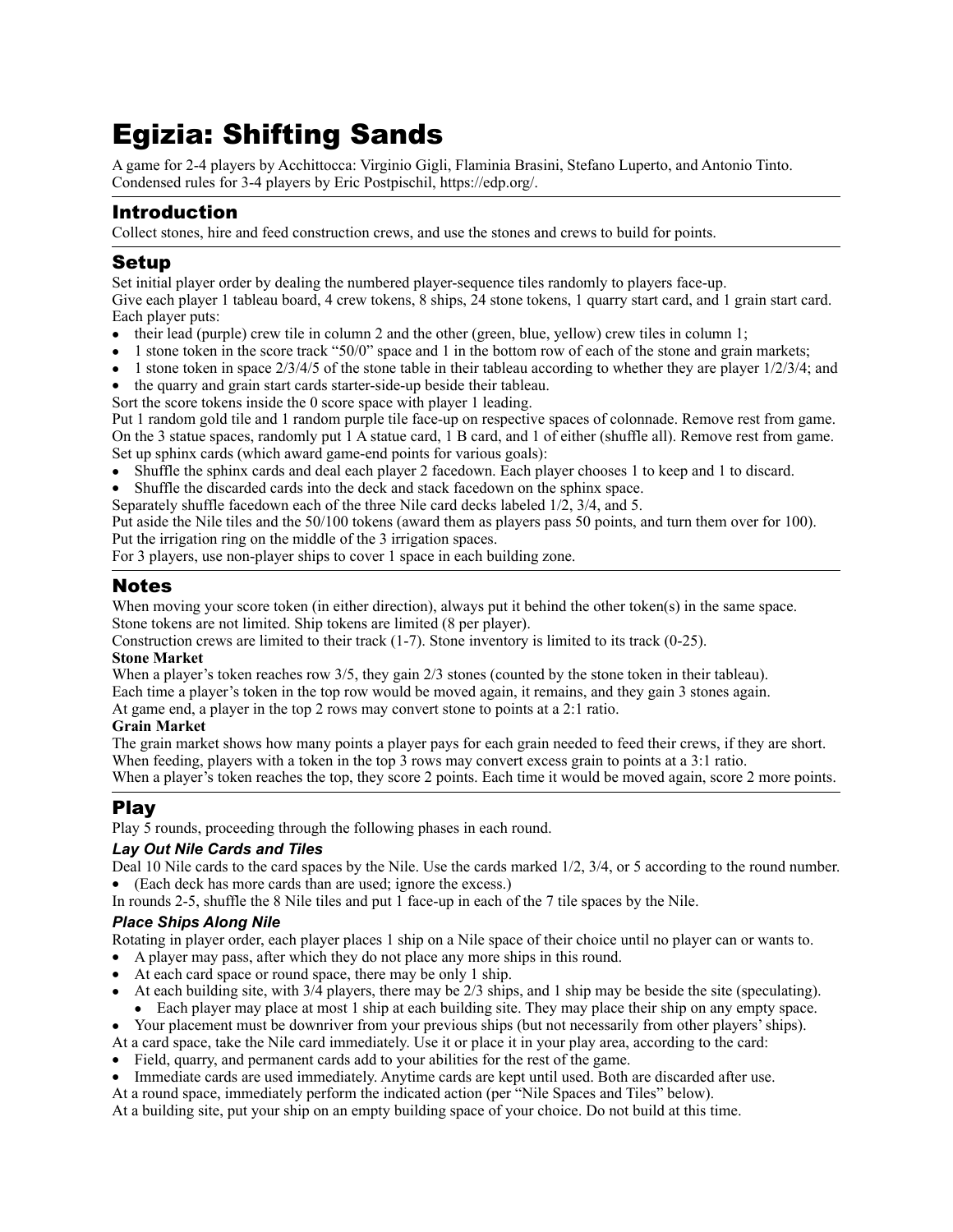# Egizia: Shifting Sands

#### *Produce Stones*

Each player advances their stone count on their tableau (up to the limit of 25) by the amount their quarries produce. • A quarry on the same card as a field produces regardless of whether the field produces (due to irrigation).

#### *Feed Construction Crews*

In player order, each player feeds their crews.

Sum the grain produced by your fields plus the grain of any bonus cards or abilities you choose to use.

• The irrigation ring's location determines whether green, green + yellow, or green + yellow + red fields produce. Sum your construction crew strengths (column numbers) to determine your grain requirement.

If you are short of grain, pay 3/2/1 points per additional grain needed as indicated for your row in the grain market. Excess grain is not retained; it is lost in each round.

#### *Build*

Build at the building sites from top to bottom (obelisk and colonnade, then statues and pyramid, then sphinx). At each site, each player with a ship present, in order from nearest the Nile, either builds or retrieves their ship.

- Only players with ships in the building site (not speculating) may build.
- If you cannot or choose not to build, retrieve your ship. The speculating ship, if any, moves in and may build. Your building capacity at a site is the lesser of the total crew strength you use and the number of stones you use.
- For each build, you must use either 1 regular construction crew or 1 regular crew and the lead (purple) crew.
- Turn facedown each crew used (1 regular and, if used, the lead crew). They may not be used again this round.
- Decrease your stone count by the number of stones used.

#### **At the obelisk and the colonnade:**

- You may build obelisk spaces **and/or** colonnade spaces of total value up to your building capacity.
- In the obelisk, each brick must be put in the next lowest empty level. Gain a bonus for building:
- If you build only in the lower section, advance 1 in the grain or stone market. Otherwise, advance 1 in both.
- In the colonnade, each brick must be put on the leftmost column where you do not yet have a brick.
	- When you build the 3<sup>rd</sup> column, you may use the passive gold bonus for the rest of the game.
		- When you build the 5<sup>th</sup> column, you may use the purple bonus once per round/game (as marked).
			- Take a colonnade reminder token face-up (open eye) to flip over when you use the ability.
	- When you build the last column, score  $5/3/2/1$  points for being the 1st/2nd/3rd/4th player to do so.

• Score the same number of points as your total building cost, shown in each obelisk level and below each column.

#### **At the statues and the pyramid:**

- You may build statue spaces **and/or** pyramid spaces of total value up to your building capacity.
- At a statue, put a brick on the lowest level where you do not yet have a brick.
	- In each statue, you may build at most 1 level per round. You may build in all statues independently.
	- Players build independently of each other; other players' bricks have no effect on your placements.
	- The building cost is shown in each statue space. Do not score points now; statues provide game-end points.
- At the pyramid, put a brick in the leftmost empty space in a row.
	- Above the first row, the brick must have two supporting bricks in the level beneath it.
	- Score the same number of points as your total building cost in the pyramid, shown in each space.
	- When a row is completed, the player with the most bricks in it immediately scores 1 point per brick they have in the row. If there is a tie, the tied player with the rightmost brick scores.

#### **At the sphinx:**

- Draw as many cards as your building capacity but no more than  $5/3/2$  if your ship is  $1$ <sup>st</sup>/2<sup>nd</sup>/3<sup>rd</sup> in build order.
- Choose 0 or 1 card to keep and place facedown in your play area.
- Put the rest facedown under the sphinx card supply. Score 1 point for each returned card.

#### *Award Build Bonuses*

In order of leading to trailing tokens on the score track, each player with  $0/1/2/3$  ships at the building sites (indicating they actually built rather than retrieved their ship without building) scores 0/0/2/5 points.

#### *Clean Up*

Return all ships to their players.

Remove all Nile cards and tiles from the board.

Turn facedown crew tiles (in players' tableaux) face-up (indicating they have not yet been used in this round). If the purple colonnade bonus is once per round (rather than per game), turn facedown reminder tokens face-up.

#### *Change Player Order*

Redistribute the numbered player-sequence tiles in reverse order of tokens on the score track.

• The player with trailing token becomes the first player for the next round.